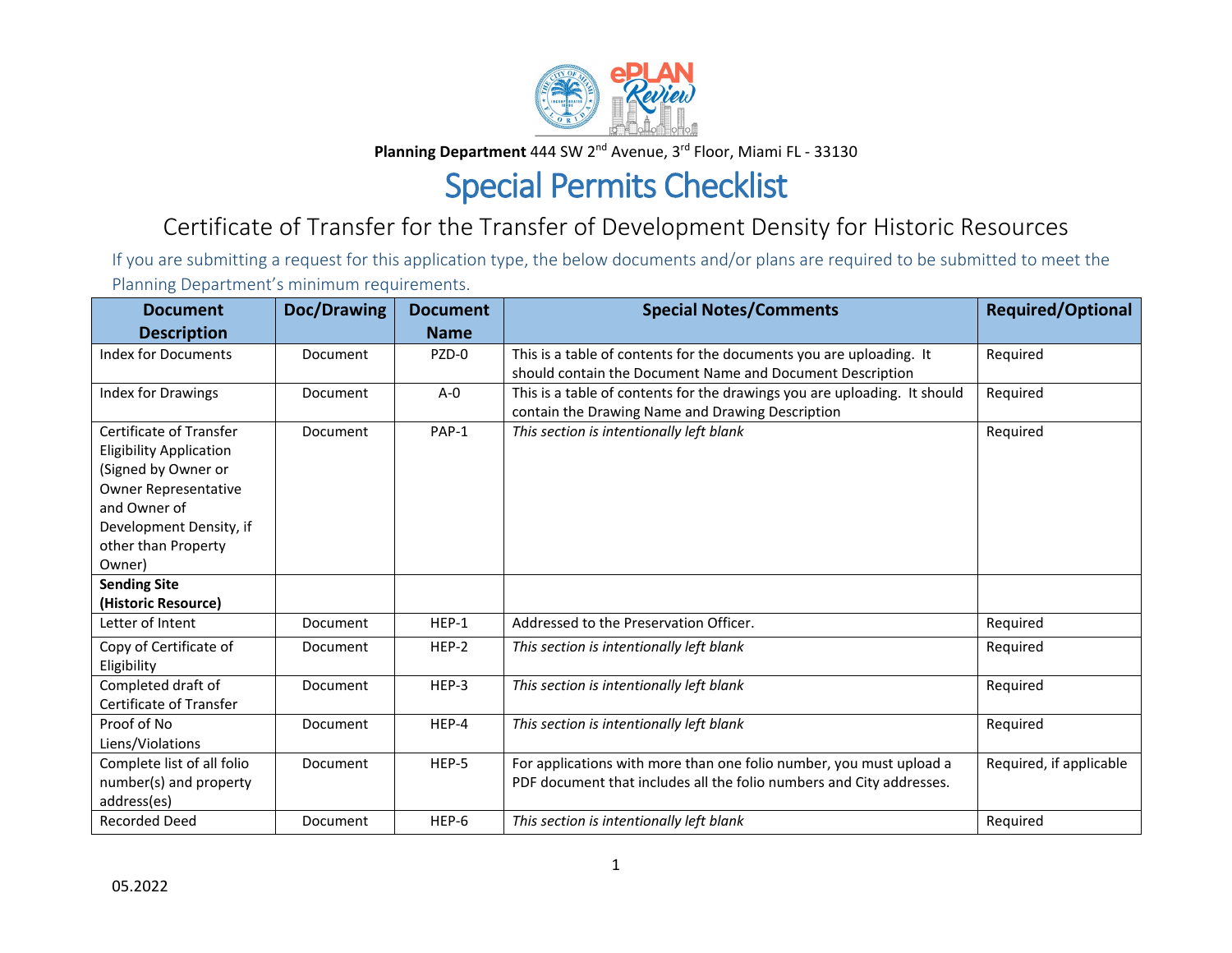

## Planning Department 444 SW 2<sup>nd</sup> Avenue, 3<sup>rd</sup> Floor, Miami FL - 33130

| <b>Document</b>                                                                                     | <b>Doc/Drawing</b> | <b>Document</b> | <b>Special Notes/Comments</b>                                                                                              | <b>Required/Optional</b> |
|-----------------------------------------------------------------------------------------------------|--------------------|-----------------|----------------------------------------------------------------------------------------------------------------------------|--------------------------|
| <b>Description</b>                                                                                  |                    | <b>Name</b>     |                                                                                                                            |                          |
|                                                                                                     |                    |                 |                                                                                                                            |                          |
| Opinion of Title                                                                                    | Document           | HEP-7           | This section is intentionally left blank                                                                                   | Required                 |
| Copies of all eligible<br>building permits or a<br>signed contract                                  | Document           | HEP-8           | These will list the estimated cost of construction or for work approved<br>by a Certificate of Appropriateness             | Required                 |
| Copies of all applicable<br>Certificates of<br>Appropriateness                                      | Document           | HEP-9           | A Special Certificate of Appropriateness is required for non-contributing<br>properties within the MiMo Historic District. | Required                 |
| Recorded Declaration of<br><b>Restrictive Covenants for</b><br><b>TDD for Historic</b><br>Resources | Document           | <b>HEP-10</b>   | This is required at the time of issuance of the Certificate of Transfer.                                                   | Required                 |
| Copies of previous<br><b>Certificates of Transfer</b>                                               | Document           | <b>HEP-11</b>   | This section is intentionally left blank                                                                                   | Required, if applicable  |
| Purchase Agreement                                                                                  | Document           | <b>HEP-12</b>   | A copy of the sale contract for the Transfer of Development Rights<br>between the sending and receiving sites              | Required                 |
| Affidavit                                                                                           | Document           | <b>HEP-13</b>   | An affidavit pursuant to Sec. 23-6(11)4 of the City Code of Ordinances                                                     | Required                 |
| Bond or Letter of Credit                                                                            | Document           | <b>HEP-14</b>   | Required for active building permits.                                                                                      | Required, if applicable  |
| <b>Pre-Application Summary</b><br>Report                                                            | Document           | <b>HEP-15</b>   | This section is intentionally left blank                                                                                   | Optional                 |
| Survey digitally signed and<br>sealed within one year of<br>application.                            | Drawing            | $V-1$           | This section is intentionally left blank                                                                                   | Required                 |
|                                                                                                     |                    |                 |                                                                                                                            |                          |
| <b>Receiving Site</b><br>(New Construction)                                                         |                    |                 |                                                                                                                            |                          |
| Letter of Intent                                                                                    | Document           | PZD-1           | Addressed to the Zoning Administrator.                                                                                     | Required                 |
| Recorded deed(s)                                                                                    | Document           | PZD-2           | This section is intentionally left blank                                                                                   | Required                 |
| Opinion of Title                                                                                    | Document           | PZD-3           | This section is intentionally left blank                                                                                   | Required                 |